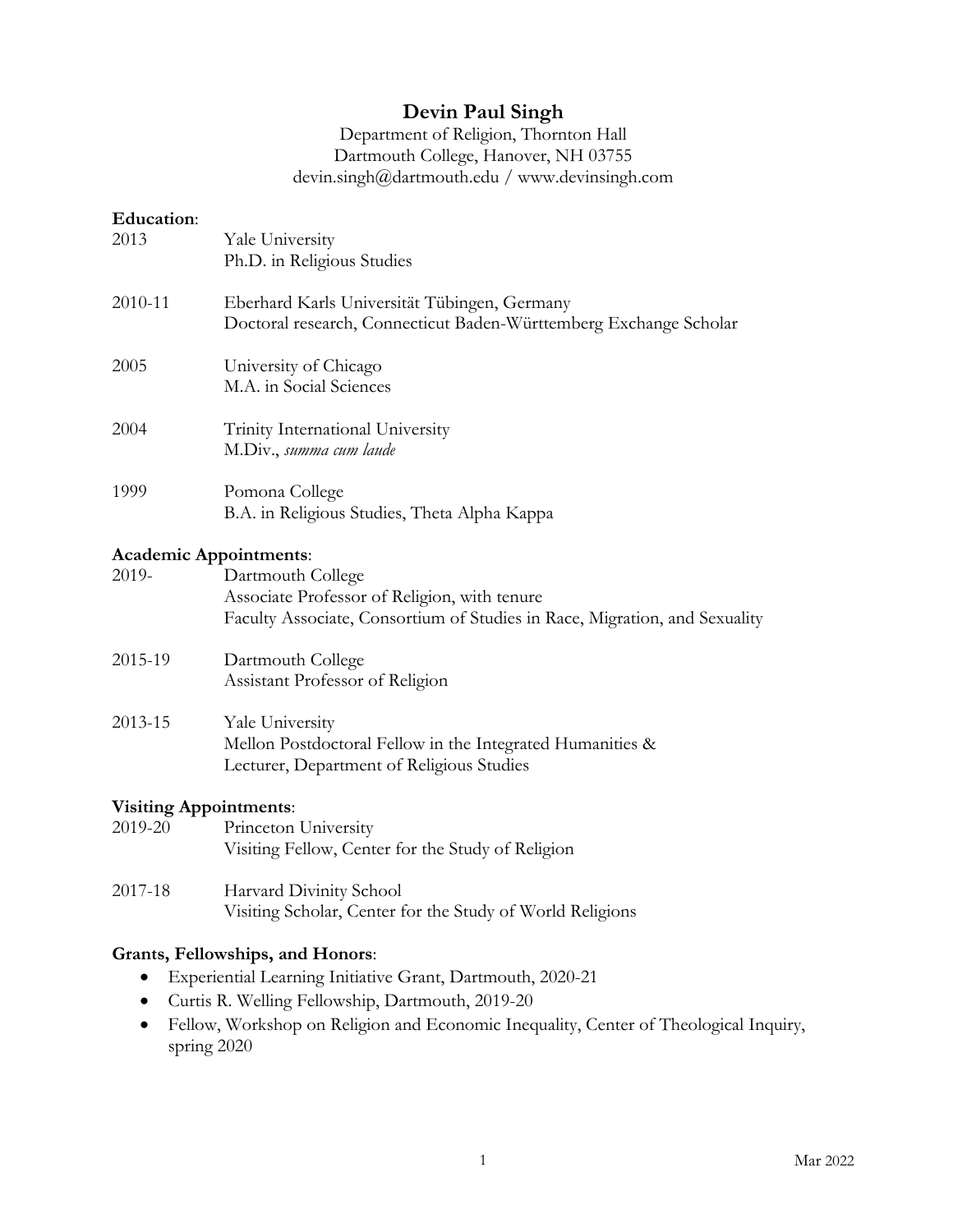- Director's Guest Fellow, Center of Theological Inquiry, fall 2019
- Public Theologies of Technology and Presence research grant, Institute for Buddhist Studies/Luce, 2018-2021
- First Book Grant, Louisville Institute/Lilly, 2017-18
- Humanities Labs Pilot Grant, Leslie Center, Dartmouth College, 2017
- Arthur Vining Davis Fellow and Grantee, Dartmouth College, 2017
- Public Voices Fellow, The OpEd Project, Dartmouth College 2016-17
- Kathryn Davis Fellowship for Peace; full summer tuition scholarship, Middlebury Language Schools (German), 2014
- Manfred Lautenschläger Award for Theological Promise; leading international prize for first books in religion and spirituality, Heidelberg, 2014
- Andrew Mellon Postdoctoral Fellowship in the Integrated Humanities, Yale, 2013-15
- Whiting Dissertation Fellowship; Yale's highest humanities dissertation award, Whiting Foundation, Yale University 2011-12
- Yale Travel Grant, Yale Graduate Student Assembly, 2012
- North American Doctoral Fellowship, Fund for Theological Education/Lilly, 2010-11
- Baden-Württemberg Exchange Scholar Grant, Baden-Württemberg Foundation, 2010-11
- Asian Theological Institute grantee and participant, Luther Seminary/Luce, 2009
- Women, Religion and Globalization grant, fieldwork: Thailand and India, Yale, 2008
- Full summer tuition scholarship, Middlebury Language Schools (German), 2007
- Valparaiso Religious Practices grant, Valparaiso University/Lilly, 2005
- Horace Dawson Service Award, Trinity International University, 2004
- Lloyd M. Perry Preaching Award, Trinity International University, 2003

## **Publications**:

*Books:*

- 1. *Sacred Debt.* Cambridge, MA: Harvard University Press, under contract.
- 2. *Economy and Modern Christian Thought.* Brill Research Perspectives. Leiden: Brill, 2022.
- 3. *Divine Currency: The Theological Power of Money in the West*. Cultural Memory in the Present. Stanford: Stanford University Press, 2018.
	- a. Honors: Grawemeyer Award nominee
	- b. Review symposia: two AAR book panels (Nov 2018); *Syndicate* online symposium (Jan 2020); *Anthropology of Christianity* online forum (Aug 2020).
	- c. Journal special review issues: *Modern Theology* 36:2 (2020); *Critical Research on Religion* 9:1 (2021)
	- d. Book reviews: *Reading Religion* (July 2018); *Information.dk* (Nov 24, 2018); *Marginalia: LA Review of Books* (Feb 15, 2019); *Horizons* 46:1 (2019); *JAAR* 88 (2020); *Political Theology* 21:1-2 (2020).

## *Edited books:*

1. *Reimagining Leadership on the Commons: Shifting the Paradigm for a More Ethical, Equitable, and Just World*. Co-edited with Randal Joy Thompson and Kathleen A. Curran. Building Leadership Bridges series. Bingley, UK: Emerald Group, 2021.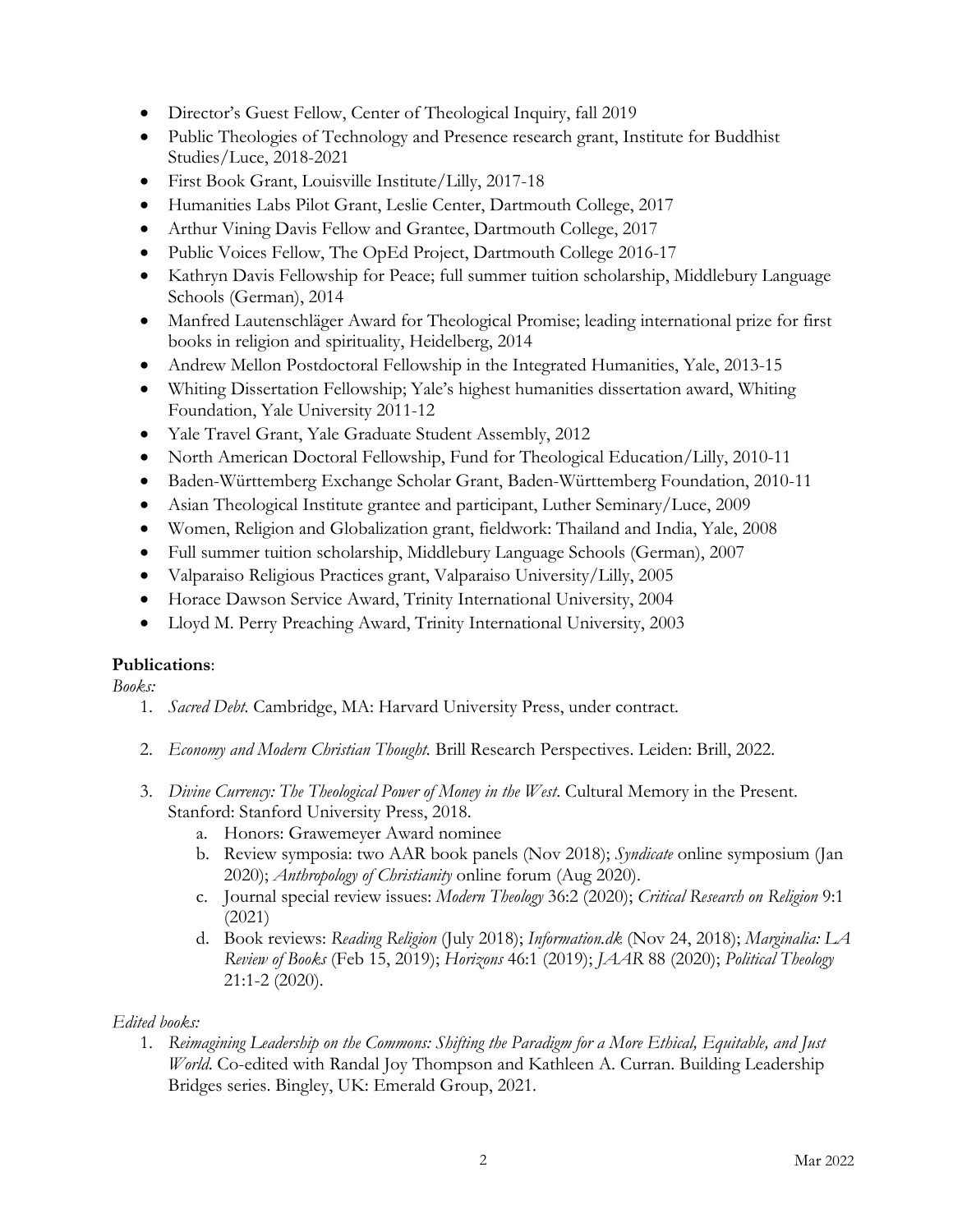### *Edited journal special issues*:

- 1. "Debt." Co-edited with Luke Bretherton. Special issue of *Journal of Religious Ethics* 46:2 (2018). Contributors: Luke Bretherton, Sean Capener, Michael Gillespie, Devin Singh.
- 2. "Love in a Time of Capital." Special issue of *Political Theology* 17.5 (2016). Contributors: David Grewal, Vincent Lloyd, Charles Mathewes, Erin Runions, Linn Tonstad.

### *Peer-reviewed journal articles*:

- 1. "Exceptional Economy: Sovereign Exchanges in Carl Schmitt and Giorgio Agamben." *Telos* 191 (Summer 2020): 115-36.
- 2. "Sovereign Debt." *Journal of Religious Ethics* 46:2 (2018): 239-266.
- 3. "Speculating the Subject of Money: Georg Simmel on Human Value." *Religions* 7:7.80 (2016): 1-15.
- 4. "Irrational Exuberance: Hope, Expectation, and Cool Market Logic." *Political Theology* 17:2 (2016): 120-136.
- 5. "Anarchy, Void, Signature: Agamben's Trinity Among Orthodoxy's Remains." *Political Theology* 17:1 (2016): 27-46.
- 6. "Eusebius as Political Theologian: The Legend Continues." *Harvard Theological Review* 108:1 (2015): 129-154.
- 7. "Incarnating the Money-Sign: Notes on an Implicit Theopolitics." *Implicit Religion* 14:2 (2011): 129-140.
- 8. "Resurrection as Surplus and Possibility: Moltmann and Ricoeur." *Scottish Journal of Theology* 61:3 (2008): 1-19.

### *Book chapters*:

- 1. "Sacred Obligations: On the Theopolitics of Debt and Sovereignty." In *Assembling Futures: Economy, Ecology, and Democracy*. Catherine Keller and Jennifer Quigley, eds. Transdisciplinary Theological Colloquium. Fordham University Press, in press.
- 2. "Atheism and Politics: Abandonment, Absence, and the Empty Throne." In *The Varieties of Atheism*. David Newheiser, ed. University of Chicago Press, forthcoming Dec 2022.
- 3. "Economics and Public Theology." In *T&T Clark Handbook of Public Theology*. Christoph Hübenthal and Christiane Alpers, eds. Bloomsbury Academic, forthcoming Aug 2022.
- 4. "Protest at the Void: Theological Challenges to Capitalist Totality." In *Religion, Protest, and Social Upheaval*. Matthew Eggemeier, Peter Joseph Fritz, and Karen Guth, eds. Fordham University Press, forthcoming, June 2022.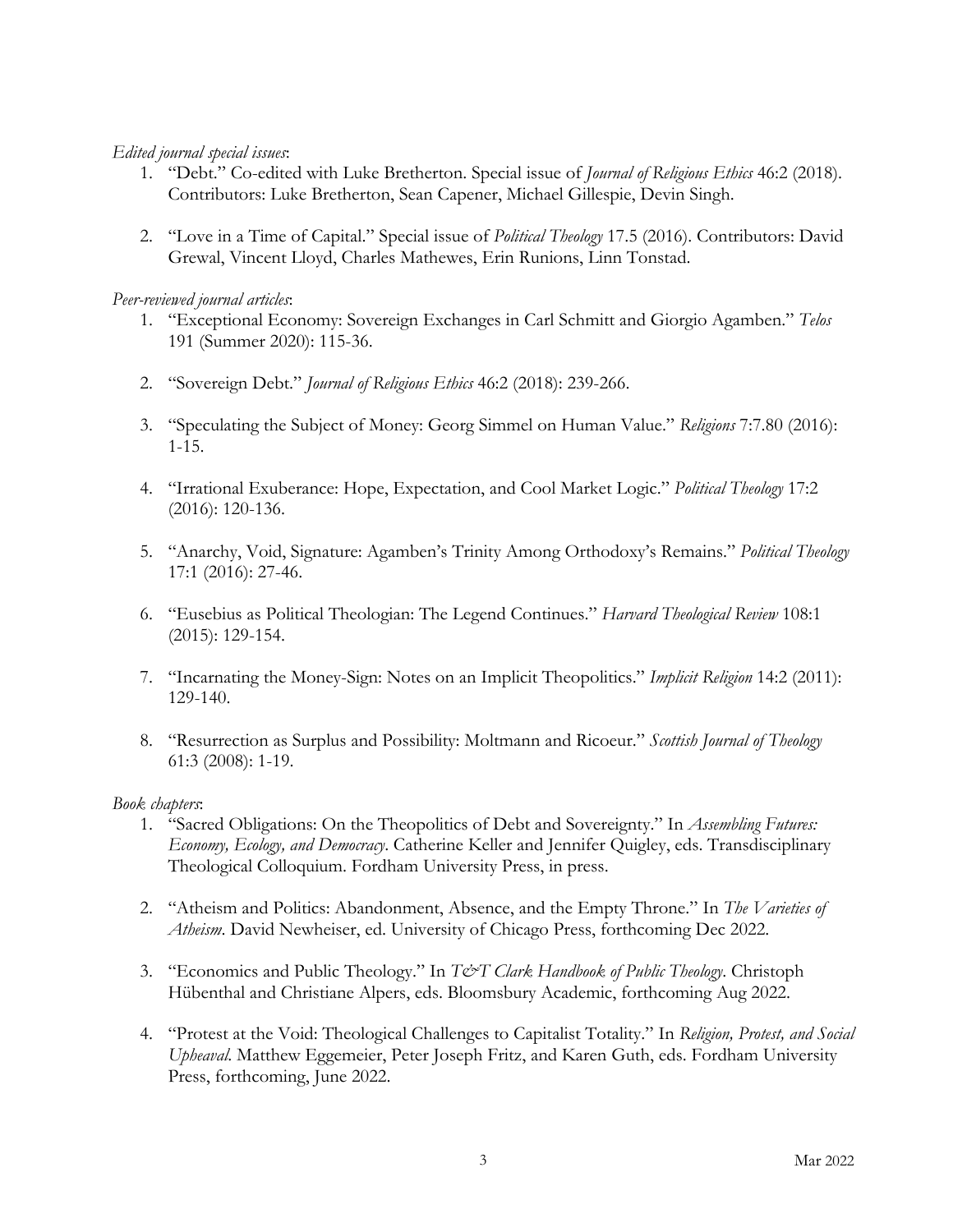- 5. "Class." In *The Encyclopedia of Religious Ethics*. William Schweiker, Maria Antonaccio, Elizabeth Bucar, and David Clairmont, eds. Oxford: Wiley-Blackwell, forthcoming, May 2022.
- 6. "Co-Creating a Collaborative World Through Proleptic Leadership." With Randal Joy Thompson. In *Handbook of Global Leadership and Followership: Integrating the Best Leadership Theory and Practice*, Satinder Dhiman, et al, eds. Cham: Springer: forthcoming, Apr 2022.
- 7. "A Tale of Two Sovereignties: Karl Barth and Carl Schmitt in Dialogue." In *Theo-Politics? Conversing with Barth in Western and Asian Contexts*, Markus Höfner, ed., pp. 147-67. Lanham, MD: Fortress Academic, 2021.
- 8. "Debt, Obligation, and Care on the Commons." Introduction Part II of *Reimagining Leadership on the Commons*. Devin Singh, Randal Joy Thompson and Kathleen A Bingley, eds. UK: Emerald Group, 2021.
- 9. "Decolonial Options for a Fragile Secular." In *Beyond Man: Race, Coloniality, and Philosophy of Religion*. An Yountae and Eleanor Craig, eds. Durham, NC: Duke University Press, 2021.
- 10. "The Economic Theology of Late Antiquity." In *The Routledge Handbook of Economic Theology*, edited by Stefan Schwarzkopf, 279-286. London: Routledge, 2020.
- 11. "Liberation Theology." In *The Oxford Handbook of the Epistemology of Theology*, edited by William J. Abraham and Fredrick D. Aquino, 551-563. Oxford: Oxford University Press, 2017.
- 12. "Iconicity of the Photographic Image: Theodore of Stoudios and André Bazin." In *Byzantium/Modernism*, edited by Roland Betancourt and Maria Taroutina, 237-53. Visualizing the Middle Ages. Leiden: Brill, 2015.
- 13. "Until We Are One? Biopolitics and the United Body." In *'In Christ' in Paul: Explorations in Paul's Theology of Union and Participation*, edited by Michael J. Thate, Kevin J. Vanhoozer, and Constantine R. Campbell, 529-556. WUNT/II. Tübingen: Mohr Siebeck, 2014.
- 14. "Monetized Philosophy and Theological Money: Uneasy Linkages and the Future of a Discourse." In *The Future of Continental Philosophy of Religion*, edited by Clayton Crockett, B. Keith Putt, and Jeffrey W. Robbins, 140-53. Postmodernism, Culture, and Religion 4. Bloomington: Indiana University Press, 2014.
- 15. "Disciplining Eusebius: Discursive Power and Representation of the Court Theologian." In *Studia Patristica* Vol. LXII.10, edited by Markus Vinzent, 89-102. Leuven: Peeters, 2013.

### *Essays, non-peer-reviewed articles* & *op-eds*:

- 1. "Introduction." *Syndicate* symposium on David Newheiser, *Hope in a Secular age*, forthcoming 2022.
- 2. "Must there be a Victim? Pardon, Payment, and Jubilee." Review essay on Robert Yelle, *Sovereignty and the Sacred*, in *Religious Studies Review*, forthcoming, 2022.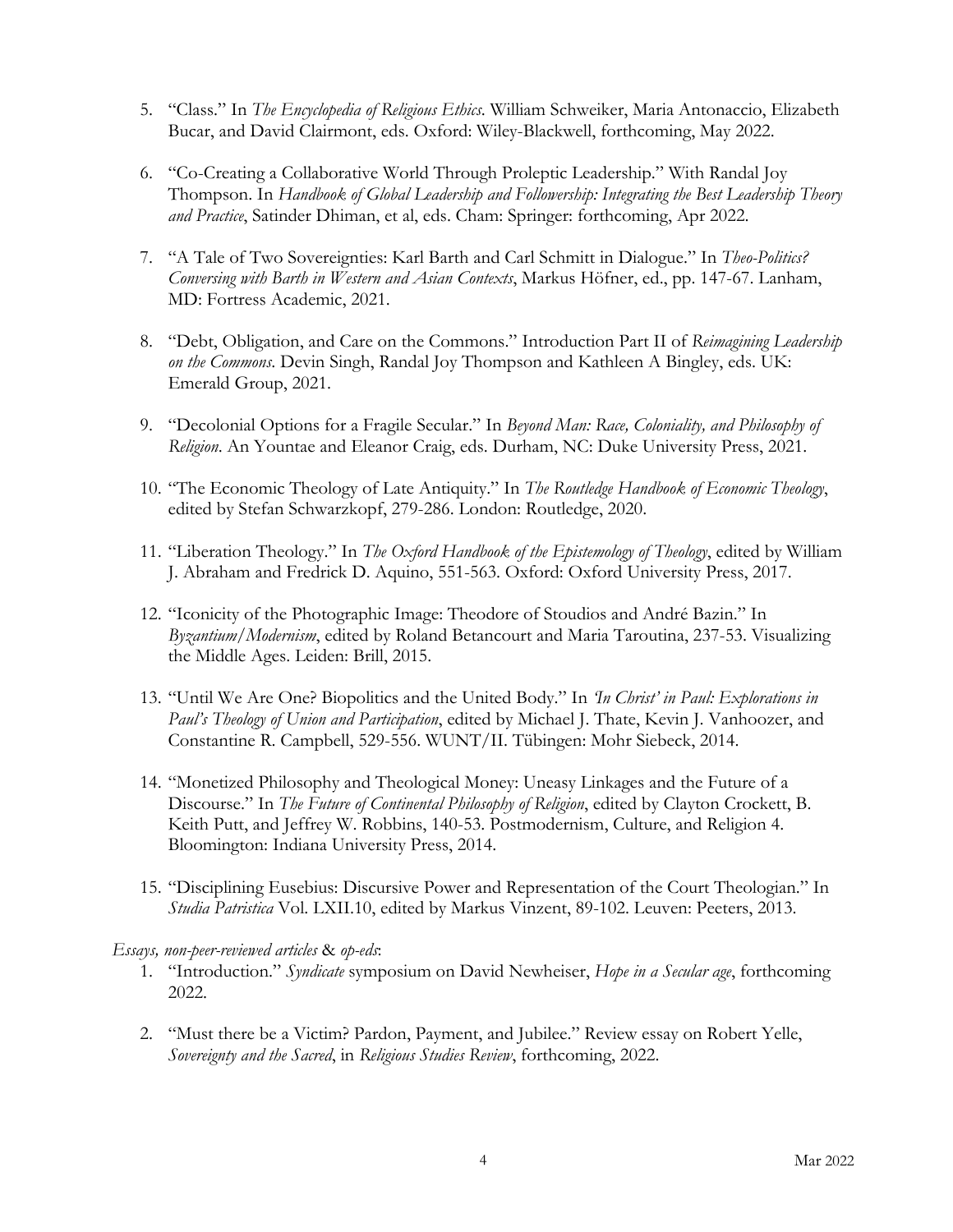- 3. "Intimate Burdens: Addictive Debt and Productive Guilt." Review essay on Elletra Stimilli's *Debt and Guilt*, in *Political Theology*, forthcoming, 2022.
- 4. "Religion, Economics, and the Stories We Tell." Review essay of Benjamin Friedman, *Religion and the Rise of Capitalism*, in *Harvard Divinity Bulletin*, Autumn/Winter 2021.
- 5. "Economic Theology and Critique: A Response" *Critical Research on Religion* Vol. 9:1 (2021): 103–106.
- 6. "Foreword" in Randal Joy Thompson, *Proleptic Leadership On the Commons: Ushering in a New Global Order*. Bingley, UK: Emerald Group, 2020.
- 7. "Etchings on the Divine Coin: The Textures of Theological Money." Response essay to *Anthropology of Christianity* forum on *Divine Currency*, Aug 2020.
- 8. "Defaced Coins in a Utopian Market" *Political Theology Network* symposium, July 9, 2020.
- 9. "Lamentable Theology: A Response." *Modern Theology* 36:2 (2020): 409-19.
- 10. Five response essays to *Syndicate* symposium on *Divine Currency*. Jan-Feb 2020.
- 11. "Economy." *Immanent Frame: A Universe of Terms*. January 17, 2020.
- 12. "The Fluidity of the Field." Pedagogy and Reading List Initiative, *Political Theology Network*, Sept 10, 2019.
- 13. "What Norms or Values Define Excellent Philosophy of Religion?" *Philosophy of Religion Blog*. Aug 16, 2019.
- 14. "The Anxiety of Influence: A Reply to Stephen Long," *Marginalia: LA Review of Books*, Mar 15, 2019.
- 15. "Piercing the Darkness." Invited review of Adam Kotsko, *Neoliberalism's Demons*, for *An Und Für Sich* book event, Feb 18, 2019.
- 16. "The Axes of Debt: A Preface to Three Essays." Co-authored with Luke Bretherton. Introduction to special issue of *Journal of Religious Ethics* 46:2 (2018): 207-216.
- 17. "Christian Theology's Economy of Conquest." *Stanford University Press Blog*. Apr 18, 2018.
- 18. "The Dance of the Bees." Invited review for symposium on Donovan Schaeffer, *Religious Affects*, in *Syndicate Theology*, Nov 20, 2017.
- 19. "Money—flat, broad, and deep." Invited editorial essay for *The Immanent Frame*, Oct 2017.
- 20. "A Salutary Inversion." Invited review for symposium on Elizabeth Hinson-Hasty, *The Problem of Wealth*, for *Ecclesio.com*, October 2017.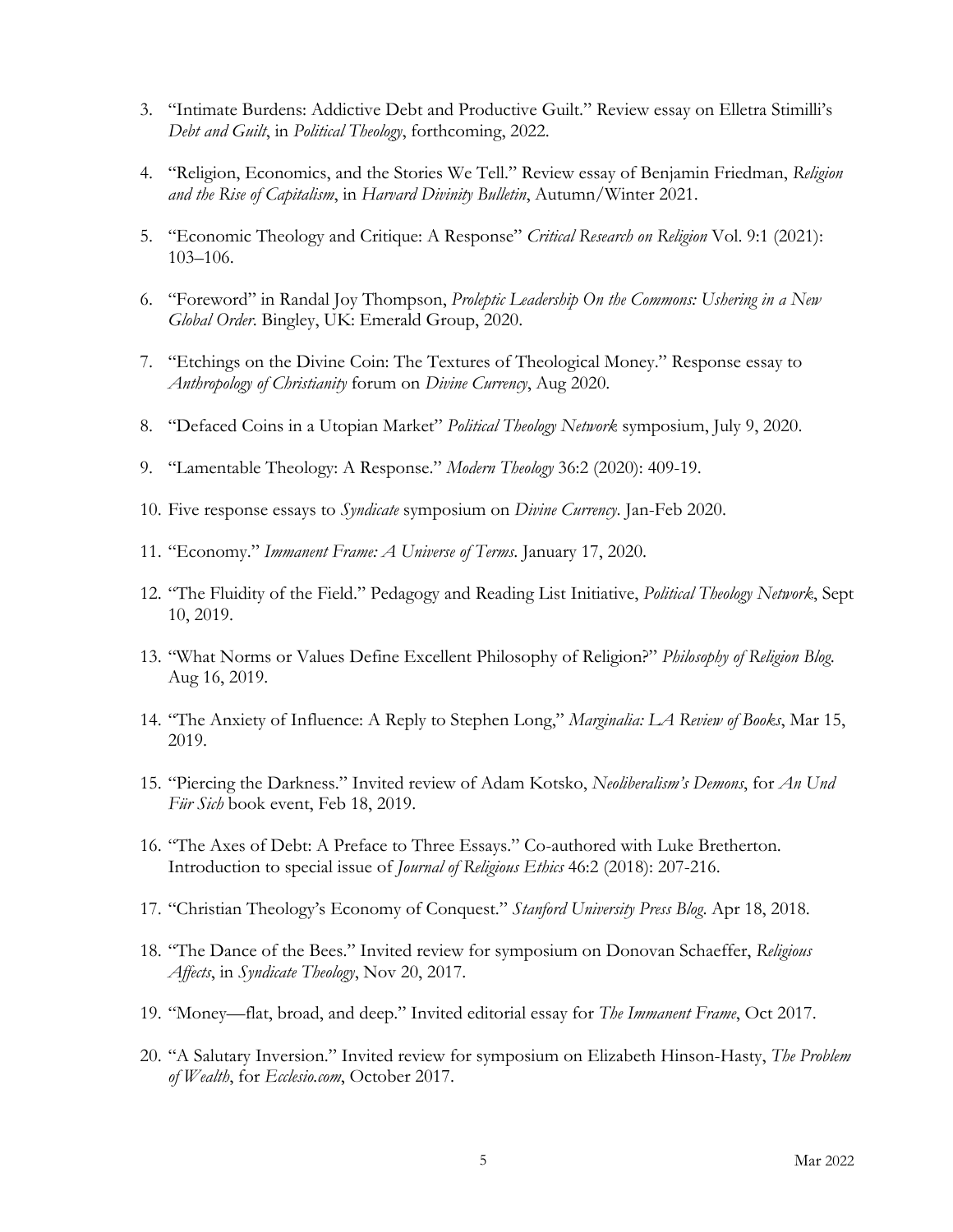- 21. "Introducing *The Origins of Neoliberalism*." Editor's introduction to review symposium on Dotan Leshem, *The Origins of Neoliberalism*, in *Syndicate Theology*, Feb 27, 2017.
- 22. "Speaking of Love in a Time of Capital." Editor's introduction to special issue of *Political Theology* 17.5 (2016): 413-16.
- 23. "I Read, Therefore I Think." *Dartmouth Alumni Magazine*, Sept-Oct 2016.
- 24. "Debt Cancellation as Sovereign Crisis Management." *Cosmologics*: *A Magazine of Science, Religion, and Culture*, Harvard Divinity School, Jan 2016.
- 25. "Provincializing Christendom." Review for symposium on John Milbank, *Beyond Secular Order*, in *Syndicate Theology*. Dec 28, 2015.
- 26. "Capital, the Gods, and Money's Sacred Power." *Cosmologics*: *A Magazine of Science, Religion, and Culture*, Harvard Divinity School. July 2014.
- 27. "On Catherine Telford-Keogh." *Sculpture Department Catalog*, Yale University School of Art. (2011): 124-127. (Art critique)
- 28. Various Op-Eds: *Washington Post*, *Time*, *Huffington Post*, *Patheos*

#### *Book Reviews*:

- 1. Eugene McCarraher, *Enchantments of Mammon*, in *Church History Review* (Dec 2021).
- 2. Giorgio Agamben, *Creation and Anarchy*, in *Reading Religion* (Jun 29, 2020).
- 3. Jean-Pierre Dupuy, *Economy and the Future*, in *Journal of Religion* (in process).
- 4. Paulo Freire, *Pedagogy of Commitment*, in *Reflective Teaching* (Feb 26<sup>th</sup>, 2015).
- 5. Paul Oslington, ed., *Adam Smith as Theologian*, in *Studies in Christian Ethics* 26:2 (2013).
- 6. Ilsup Ahn, *Position and Responsibility: Jürgen Habermas, Reinhold Niebuhr, and the Co-Reconstruction of the Positional Imperative*, in *Studies in Christian Ethics* 25:1 (2012).
- 7. Montague Brown, *Restoration of Reason*, in *Trinity Journal* 28:2 (2007).
- 8. Kathryn Tanner, *Economy of Grace*, in *Trinity Journal* 28:1 (2007).

#### *Interviews & Public Commentary*:

- 1. Religion and Cryptocurrency, *Reenchantment* podcast, Dec 2021
- 2. Teaching Religion and Tech: Ethical and Historical Considerations, *Religion, Technology and Human Presence* podcast, Jun 2021
- 3. Theological power of money, *Cultural Life of Money and Finance* podcast, Jan 2020
- 4. Economy and sovereignty in Schmitt and Agamben, *Telos Press Podcast*, Dec 2020.
- 5. Morality of taxation, co-interviewed with Ruth Braunstein, *Theology Matters* podcast, Mar 2020.
- 6. Interview on *Divine Currency*, *Crazy Money* podcast, Mar 2020.
- 7. Interview on ethics of care in conversations, *Better Conversations* podcast, Dec 2019.
- 8. Interview on *Divine Currency* and current project, *Theology Matters* podcast, Dec 2019.
- 9. Interview on *Divine Currency*, *GCAS Review* podcast, Nov 2019.
- 10. Interview on *Divine Currency*, *Recovering from Religion* podcast, July 11, 2019.
- 11. Interview on *Divine Currency*, *The Other Journal*, with Zachary Settle, Nov 5, 2018 .
- 12. Interview on *Divine Currency*, *The Catacombic Machine* podcast, June 16, 2018.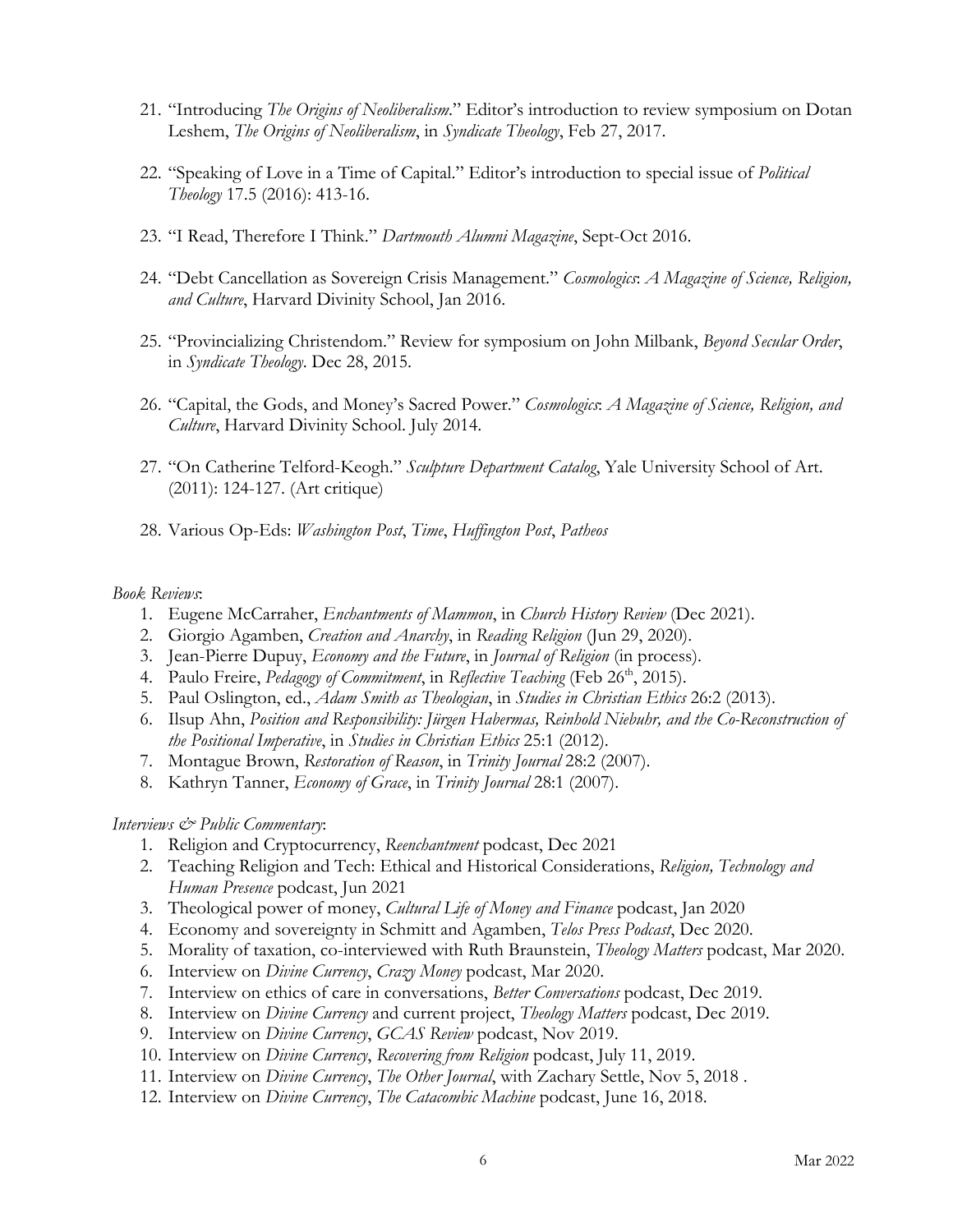- 13. Interview on *Divine Currency*, *The Briefing Powered by Dartmouth*, SiriusXM Ch 121, with Randall Balmer. May 5, 2018.
- 14. Interview on religion, economics, and Pope Francis's encyclical *Laudato si'*, *Oxide with Paige Ruane*, Radio Woodstock 100.1 WDST. June 24, 2017.

## **Teaching Experience**:

*Dartmouth College:*

- "Dialogues with the Classics," Humanities sequence, College of Arts and Sciences
- "Religion and Social Struggle," College of Arts and Sciences
- "Religion and the Rise of Capitalism," College of Arts and Sciences
- "Religion and Morality," College of Arts and Sciences
- "Gods and Kings," College of Arts and Sciences
- "Sin, Guilt, & Debt," College of Arts and Sciences
- "Religion and Social Capital," College of Arts and Sciences
- "What Matters," College of Arts and Sciences
- "God and Money," College of Arts and Sciences

## *Yale University*:

- "Money, Meaning, and Morality," Yale College and Grad School
- "Sociology of Markets," Yale College, co-taught with Prof. Frederick Wherry
- "Modern Christian Thought," Yale College and Grad School
- "Religion and Economy in Social Theory," Yale College and Grad School
- "Religion and Politics in Western Tradition," Yale College
- "Liberation Theology and its Discontents," Yale Divinity School
- "Lecturing, Discussion, & Classroom Diversity," Yale Teaching Center
- "Fundamentals of Teaching in the Humanities," Yale Teaching Center

## *Faculty development and pedagogical training*:

- Resilient Teaching: Successful Group Work, DCAL, fall 2021
- Digital Salon for Asian Heritage Faculty, Wabash Center, fall 2020
- Teaching Large Lectures and Small Seminars Remotely, DCAL, spring 2020
- Faculty Voice and Communication Workshop, Dartmouth College, fall 2015
- Teaching Team Writing, DCAL, Dartmouth College, Oct 2015
- ATSI Fellows Teaching and Learning Workshop, Wabash Center, Mar 2014
- Mellon Workshops on Teaching and Learning, Yale University, fall 2013
- Certificate in College Teaching, Yale Teaching Center, fall 2013. Includes 9 pedagogy workshops, 2 teaching observations, and 2 evaluations
- Teaching Fellow, Yale Teaching Center, fall 2011-spring 2012. Pedagogy workshop leader; coach and adviser for instructors; classroom evaluator
- Wabash Center Course Design Workshop, AAR, 2011
- Workshop leader, "Critical Pedagogy: Freire and Beyond," Yale Theology Seminar, 2009

## **Invited Endowed Lectures or Keynotes**

1. "God and Money" Invited keynote presenter for OpenDiv Summit, Feb 25, 2021. Virtual.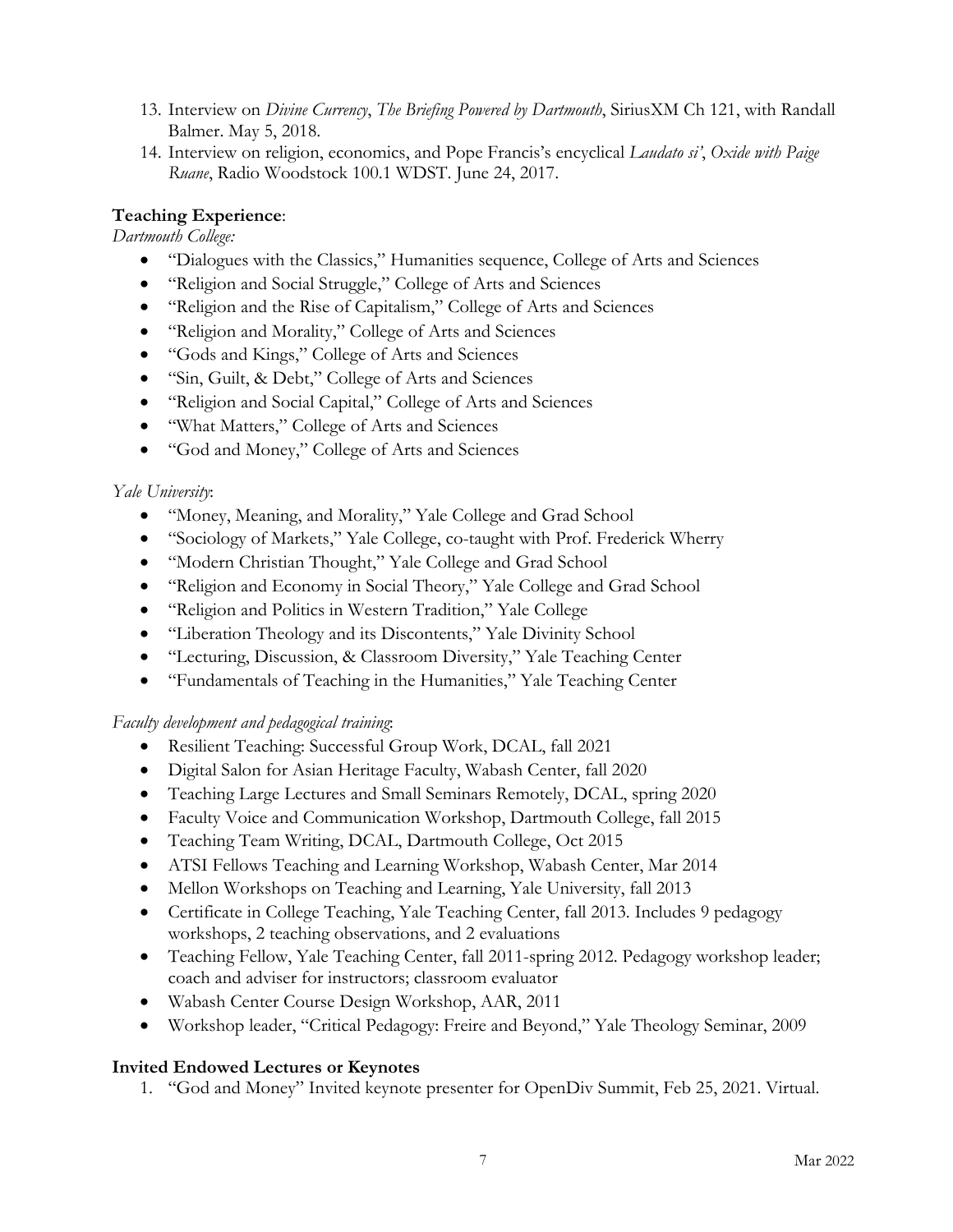- 2. "To Receive What is Already Yours: Gifting and the Commons." Invited keynote for "Signs of the Times: A Conference on Christianity and Socialism," Baylor University, Apr 2019.
- 3. "Existential Scarcity: Debt and Ideals of 'Natural' Reproduction." Invited keynote for Collegium Institute for Catholic Thought and Culture, University of Pennsylvania, Mar 2019.
- 4. "God and Greed." Invited public lecture for "Radboud Reflects," Radboud University, Nijmegen, The Netherlands, Dec 2018.
- 5. "Debt and the Christian Theological Imagination." The Gunning Lecture (endowed), University of Edinburgh, Oct 2018.

### **Invited Lectures and Presentations**:

- 1. "Christianity and Capitalism." Invited presentation for "Money, Power, and God(s): Religion and Economy East and West" course, Prof. Deonnie Moodie, instructor, University of Oklahoma, Feb 17, 2022.
- 2. "Money, Justice, and Critique in Christian and Islamic Thought." Invited respondent, Religion and Economy section, AAR, San Antonio, Nov 22, 2021. Virtual.
- 3. "Labor in the Early Christian Imagination." Invited respondent, Economy and Early Christianity group, SBL, San Antonio, Nov 20, 2021. Virtual.
- 4. "Barth and the Politics of Ascension." Invited presentation for "Barth and the Political" conference, Center for Barth Studies, Princeton Theological Seminary, June 21, 2021. Virtual.
- 5. "Sacrificial Debt: Notes on the Carceral Imaginary." Invited presenter for *Force of Myth* conference, Van Leer Institute, Jerusalem, Israel, June 7, 2021. Virtual.
- 6. "Cryptocurrency, Digital Currency, and the Future of Polity." Invited presenter for Public Theologies of Technology and Presence, Institute for Buddhist Studies, Berkeley, May 22, 2021. Virtual.
- 7. "Scattered Speculations on the Question of Debt." Invited presenter for *The New Polis*, Denver, May 18, 2021. Virtual.
- 8. "The Burden of the Gift." Invited discussant at Max Planck-Cambridge Centre for Ethics, Economy, and Social Change, Cambridge, UK, May 11, 2021. Virtual.
- 9. "Sacralizing Money" panelist engaging Eugene McCarraher's *Enchantments of Mammon*, Dartmouth, May 5, 2021. Virtual.
- 10. Panelist for "Religion and Entrepreneurship" panel, LIFE Conference, Miami University Ohio, Apr 8, 2021. Virtual.
- 11. Review panelist for Benjamin Friedman's *Religion and the Rise of Capitalism*, Harvard Divinity School, Mar 25, 2021. Virtual.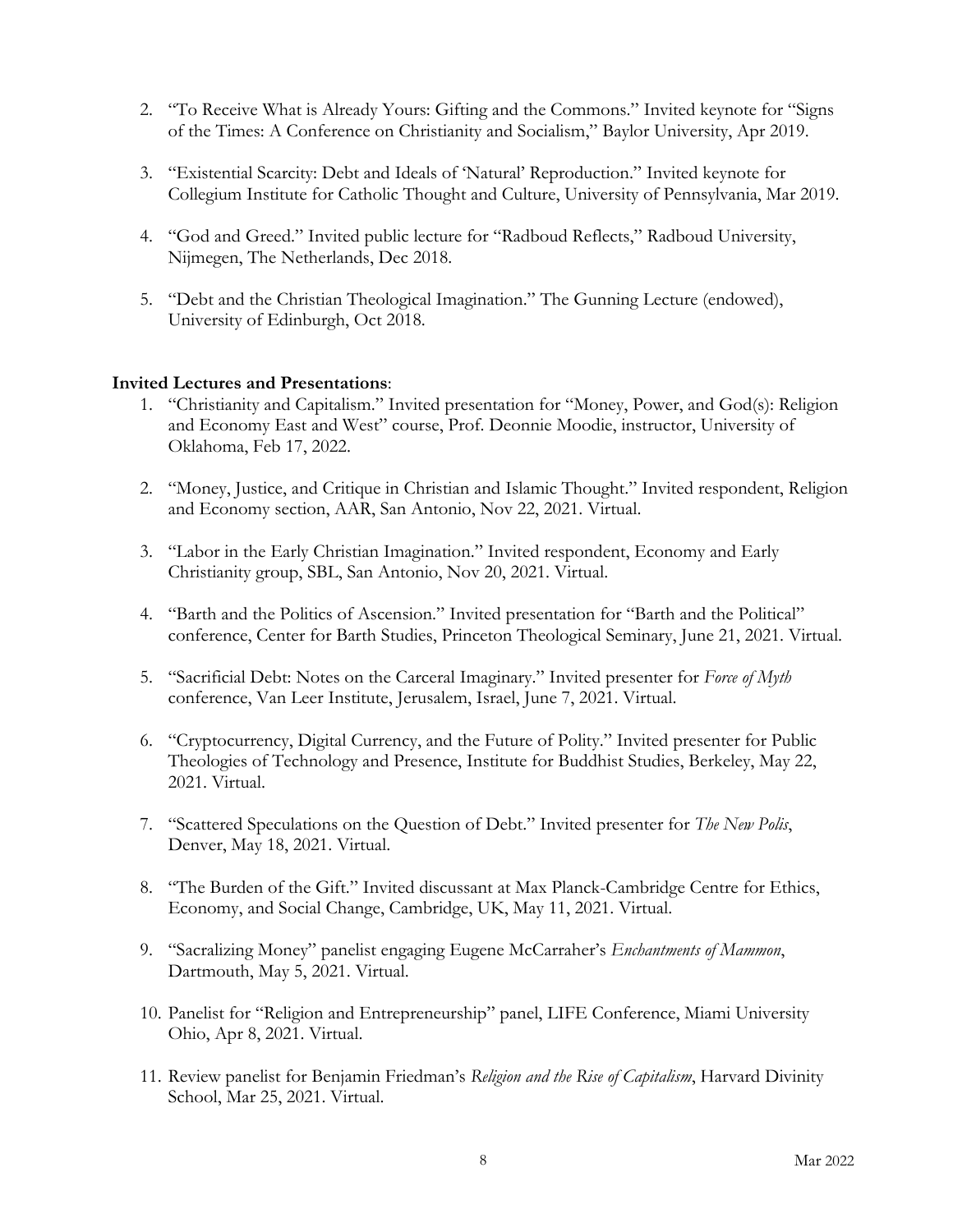- 12. "Ethically Authentic: Leading Through Crisis with Trust and Transparency." Invited presentation for Business Beyond COVID Summit, Colombo, Sri Lanka. Aug 2020. Virtual.
- 13. "Leading Ethically During Crisis" Invited presentation for Decoding Leadership for a Changing World Summit, London, UK. June 2020. Virtual.
- 14. "Loving our Neighbors, Saving the Economy." Invited Presentation for City Church of San Francisco, May 21, 2020. Virtual.
- 15. "Should We Cancel Debt? Insights from the Ancient World." Invited lecture for Rocky Watch, Rockefeller Center, Dartmouth, Apr 29, 2020. Virtual
- 16. "Is the Debt Strike Possible?" Invited presentation, Incite Seminars, April 11, 2020. Virtual.
- 17. "The Politics of Sacred Debt." Invited lecture at Haverford College. April 1, 2020. Virtual.
- 18. "Sacred Debt and Secular Sovereignty." Invited lecture for the Center of Theological Inquiry & Center for Study of Religion, Princeton University, Mar 25 2020.
- 19. "Sacred Obligations: On Debt, Slavery, and Sovereignty." Invited lecture for the Transdisciplinary Theological Colloquium, Drew University, Mar 14, 2020.
- 20. "Affects of Capital." Invited panel respondent. Religion and Economy Unit. AAR, San Diego, Nov 2019.
- 21. "Debt, Guilt, and the Foundations of Law." Invited lecture for the Philosophy, Politics, and Economics program, University of Pennsylvania, Oct 2019.
- 22. "Indebted to God? Divine Gifts and Economic Inequalities." Invited lecture for St Thomas Church, Hanover, NH, May 10, 2019.
- 23. "Three Attributes of Resilience." Invited lecture for St Paul's School, Concord, NH, Apr 2019.
- 24. "Barren Money Gives Birth: Interest and Reproductive Ideologies." Invited paper for Consortium for Intellectual and Cultural History, Columbia University, Feb 2019.
- 25. "Debt, Guilt, and the Law: Disentangling Eternal Conflations." Invited paper presented at University of Kent, UK, Dec 2018.
- 26. "Moral Debts: On Justice, Forgiveness, and Economy." Invited paper for theology seminar, Radboud University, Nijmegen, NL, Dec 2018.
- 27. "Theological Genealogy in a Nordic Context." Invited presentation at Aarhus University, Aarhus, DK, Nov 2018.
- 28. "Economy, Exception and Excess a Discussion with Devin Singh." Invited presentation at Copenhagen Business School, Copenhagen, DK, Nov 2018.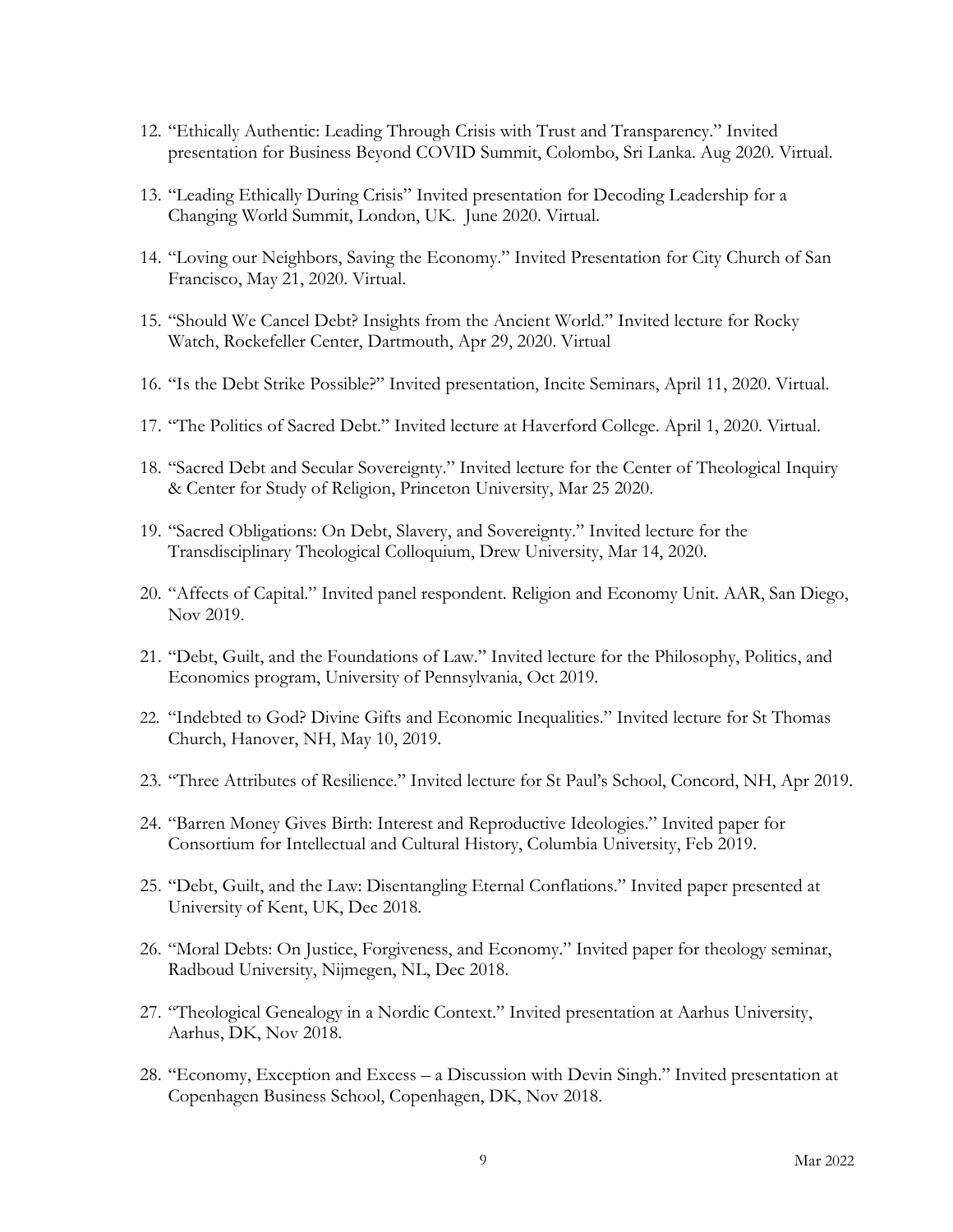- 29. "History, Genealogy, and Theological Critique." Invited paper for Patristics and Modern Theology seminar, Oxford University, UK, Nov 2018.
- 30. "Indebted to Time." Invited paper for "Quartet at the End of Time" colloquium, University of Edinburgh, Oct 2018.
- 31. "Sacred Obligations: Debt Slavery and the Patterns of Sovereignty." Invited paper for "Mastery, Divinity, Ownership" conference, LMU Munich, Sept 2018.
- 32. "Fragile Belief and the Empty Throne: Theology and Politics after Ascension." Invited paper for Australian Catholic University Rome Seminar, Rome, Aug 2018.
- 33. "Decolonizing Political Theology." Invited presenter for Westar Institute annual meeting, Santa Rosa, CA, Mar 2018.
- 34. "Anger: The Power for Change." Invited lecture for St Paul's School, Concord, NH, Feb 2018.
- 35. "From Guilty to Sacred Debt." Center for the Study of World Religions, Harvard Divinity School, Feb 2018.
- 36. "American Political Economy and the Politics of Producing Vulnerable Communities." Invited panelist for joint session of Ethics Unit and Religion and Social Sciences Unit, AAR, Boston, Nov 2017.
- 37. "Race, Coloniality, and Philosophy of Religion." Invited panelist for exploratory session. AAR, Boston, Nov 2017.
- 38. "In Search of an Outside: Religion, Capitalism, and Protest." Invited paper for Religion, Protest, and Social Upheaval Conference, College of Holy Cross, Nov 2017.
- 39. "Guilty Debt? The Economy of Carcerality." Invited panelist, conference on Christianity, race, and mass incarceration, Harvard Divinity School, Oct 2017.
- 40. Invited discussant, "Sovereignty and the Sacred" working group. Ludwig Maximilians University of Munich, Sept 2017.
- 41. "The Economic Theology of Late Antiquity." Invited presenter, "Markets, Money, and the Sacred: New Perspectives on Economic Theology," Copenhagen Business School, July 2017.
- 42. "Cultures of Busyness and Myths of Work-Life Balance: Implications and Ethical Considerations" Guest lecture and workshop for the "Negotiating Ethics" series, Tuck School of Business, April 2017.
- 43. Invited panel respondent, "Community Organizing, Religious Diversity, and 'Faithfully Secular' Politics: Engagements with Luke Bretherton's *Resurrecting Democracy*," AAR, San Antonio, Nov 2016.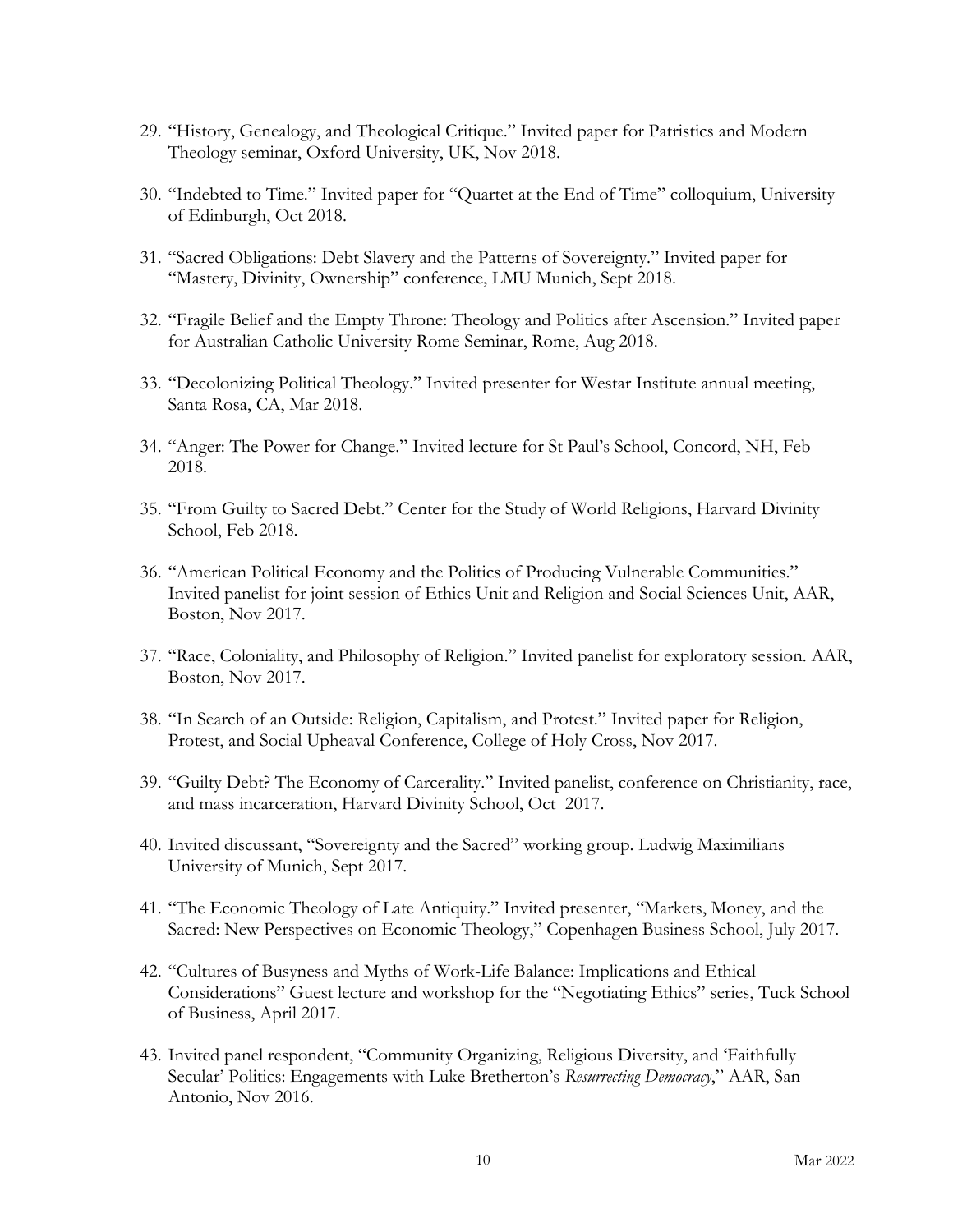- 44. "The Time of Labor and the Debt of Sovereignty: Pricing Guilty Toil." Invited presenter at "Faith and Work in the New Economy," Center for the Study of Religion, Princeton University, June 2015.
- 45. "The Sovereign Tie that Binds? Money, Theology, and the Commons." Invited presenter at "Creating Common Good," Trinity Wall St. Symposium, New York, Jan 2015.
- 46. "Religious Residues after Frankfurt." Invited respondent, "The Frankfurt School: Foundations and Fixations," Critical Theory Discourses on Religion Group, AAR, San Diego, Nov 2014.
- 47. "Speculating the Subject of Money." Invited presentation for the Forschungszentrum Internationale und Interdisziplinäre Theologie, Universität Heidelberg, May 2014.
- 48. "From Monetized to Infinite Human Value: Simmel's Genealogy." Invited paper for Love in a Time of Capital, Religious Studies Symposium, Yale University, May 2014.
- 49. "Epistemology of Liberation." Invited guest lecture for Epistemology of Theology course, Dr. Fred Aquino, instructor, Abilene Christian University, Apr 2014.
- 50. "Economy and Christian Legacy: Implications for Economic Ethics?" Invited presentation for the Lehrstuhl für Wirtschaftsethik, Universität-Halle-Wittenberg, Germany, June 2013.
- 51. Invited guest discussant, seminar on Giorgio Agamben's *The Kingdom and the Glory*, Prof. Charles Stang, instructor, Harvard Divinity School, Dec 2012.
- 52. "Christology and Monetary Economy: Reflections on Greco-Roman Context." Invited paper, German-English New Testament Colloquium, Universität Tübingen, Apr 2011.
- 53. "Second Generation Identity, Religion, and Social Justice." Invited panelist, Controversial Asians: a Panel on Asian Identity, Christianity, & Social Justice, University of Chicago, Apr 2005.

#### **Peer-Reviewed Conference Presentations**:

- 1. "Political Theology's Repressed Economy." Political Theology Network inaugural conference. Emory University, Feb 2018.
- 2. "Smelling Danger: Scent, Embodiment, and Genealogies of Communal Vulnerability." With Michael Thate. Vulnerabilities Conference, Matariki Consortium, Durham University, Durham UK, Sept 2017.
- 3. "Secularity and the Money Economy." Secularism and Secularity group, AAR, Atlanta, Nov 2015.
- 4. "The Sovereign Logic of Jubilee." Theology and Continental Philosophy group, AAR, Atlanta, Nov 2015.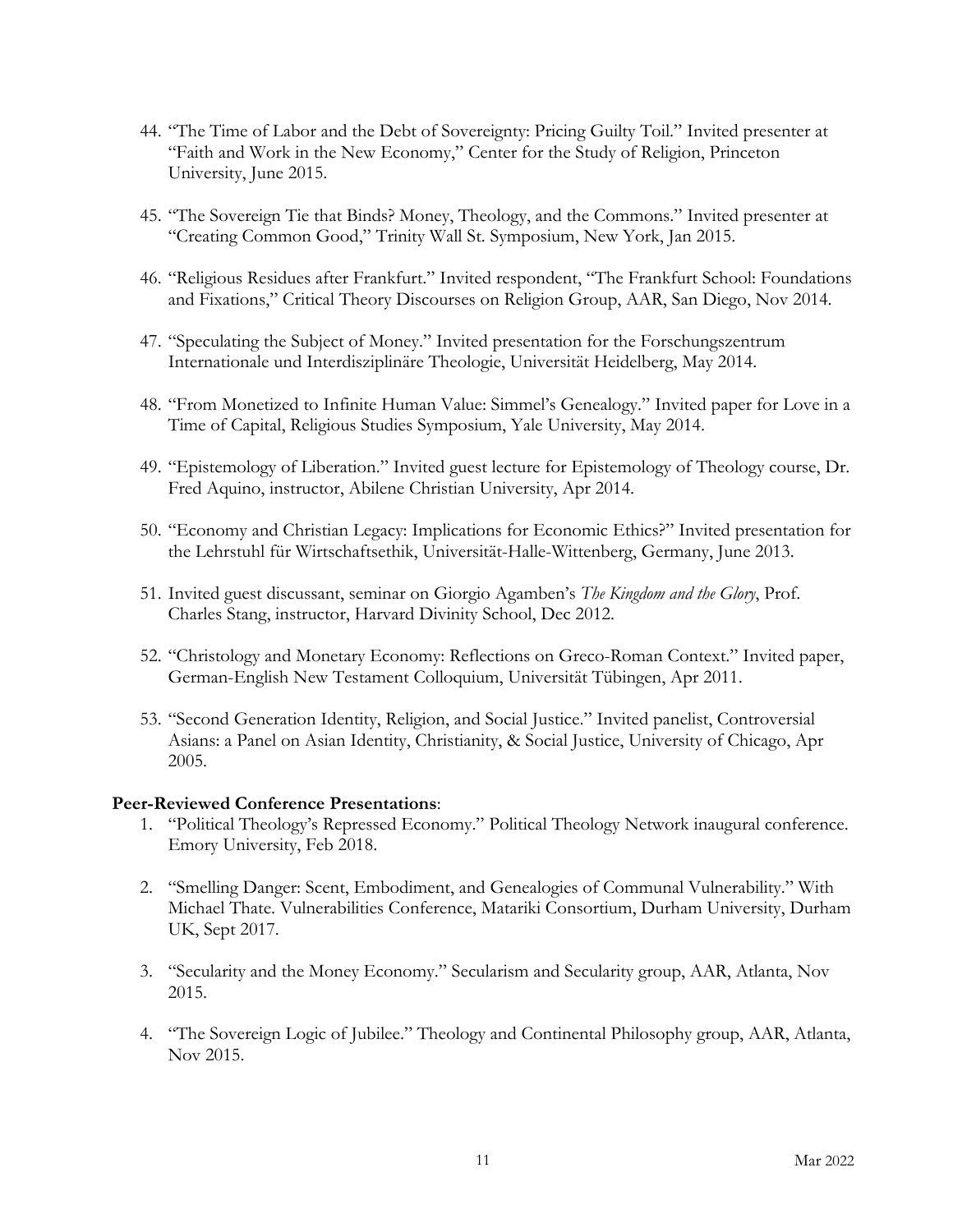- 5. "Debt Cancellation as Sovereign Crisis Management." Ways of Knowing Conference, Harvard Divinity School, Oct 2015.
- 6. "The (Theological) Force of Law: Response to Anderson." Theo-Politics international research project, Rühr-Universität Bochum, Germany, Oct 2014.
- 7. "A Tale of Two Sovereignties: Karl Barth and Carl Schmitt in Dialogue." Theo-Politics international research project, Rühr-Universität Bochum, Germany, June 2013/Mar 2014.
- 8. "Eusebius and the Political: Church, State, and the Logic of Correspondence." Christian Systematic Theology Group, AAR, Chicago, IL, Nov 2012.
- 9. "Anarchy and Void: Agamben's Trinitarian Economy." Theology and Religious Reflection/Theology and Continental Philosophy session, AAR, Chicago, Nov 2012.
- 10. "Foucault, Friendship, and the Persistence of Economy." Ways of Knowing: Graduate Conference in Religion, Harvard Divinity School, Oct 2012.
- 11. "Iconicity of the Photographic Image: Theodore of Stoudios and André Bazin." Byzantium/Modernism conference, Yale University, Apr 2012.
- 12. "Monetary Aesthetics and Christological Formulations in Greco-Roman Context." Early Christianity and Ancient Economy unit, SBL, San Francisco, CA, Nov 2011.
- 13. "Irreplaceable? Beyoncé, Hip-Hop, and the Logic of Commodification." Critical Approaches to Hip-Hop and Religion consultation, AAR, San Francisco, CA, Nov 2011.
- 14. "Disciplining Eusebius: Discursive Power and Representation of the Court Theologian." Foucault and Patristics workshop, 16<sup>th</sup> International Conference on Patristics, Oxford University, Aug 2011.
- 15. "Theological Money and Monetized Philosophy: Uneasy Linkages and the Future of a Discourse." Postmodernism, Culture and Religion 4, Syracuse University, Syracuse, NY, Apr 2011.
- 16. "Cosmic Currency and Divine Economist: Christology, Money, and the Limits of Social Critique." Religion and Liberation conference, Durham University, UK, Dec 2010.
- 17. "Money, Sovereignty, and Divine *Oikonomia*." North American Patristics Society, Chicago, May 2010.
- 18. "Money as Biopolitical and Theopolitical." Politics of Religion conference, Macaulay Honors College, CUNY, New York, NY, Apr 2010.
- 19. "Comparative Economies: Monetary, Symbolic, Divine." New England Regional Meeting, AAR, New Brunswick, NJ, Mar 2010.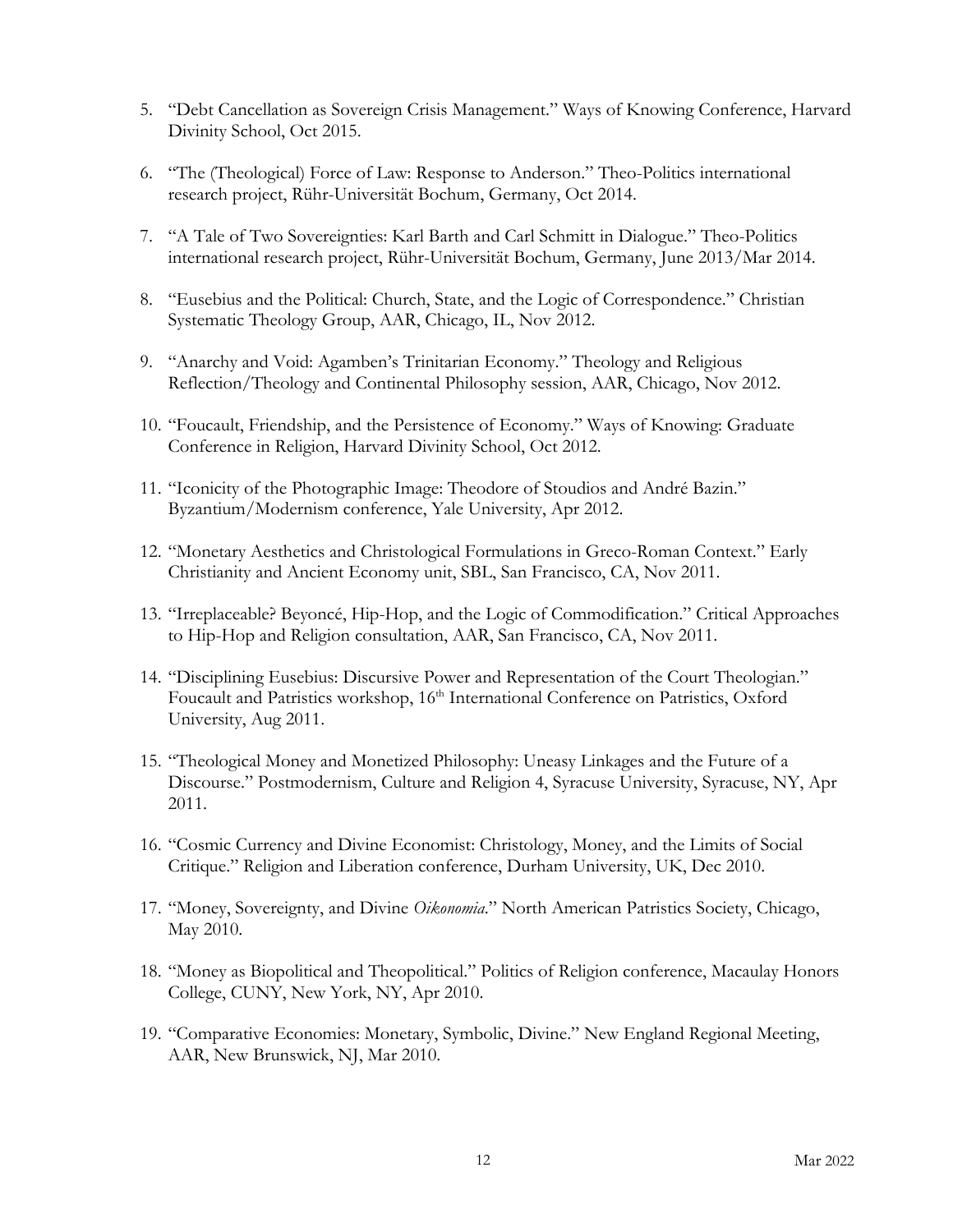- 20. "Alternative Modernities and the Fragile Secular: the Decolonial Difference." Theology and Religious Reflection Section, AAR, Montreal, QC, Nov 2009.
- 21. "Money and the Theopolitics of Incarnation." Theology and the Political Consultation, AAR, Montreal, QC, Nov 2009.
- 22. "Theology as Social Theory: Inhabiting the Secular." Theology and Continental Philosophy Group, AAR, Chicago, IL, Nov 2008.
- 23. "God and Fictitious Capital: Hazarding a Theology of Financial Markets." Theology and Religious Reflection Section, AAR, Chicago, IL, Nov 2008.
- 24. "Creation as Alienated Labor." Planetary Loves, Transdisciplinary Theological Colloquium VII, Drew Theological School, Madison, NJ, Nov 2007.
- 25. "Asian American Christian Hospitality." Presenter and panelist at Practicing Life at the Table consultation, Dominican University, River Forest, IL, Oct 2007.
- 26. "Distance and Belonging: Asian American Theology and Empire." Asian Pacific Americans and Religion Research Initiative, Northwestern University, Evanston, Aug 2004.

### **Academic Service**:

*Dartmouth*:

- Pedagogy Workshop co-facilitator, Religion Department, Dartmouth, 2022
- Leadership Team, Religion Department Climate Initiative, Dartmouth, 2020-22
- Lewin Fellowship Review Committee, Center for Social Impact, Dartmouth, 2021-22
- Faculty Advisory Committee, Leslie Center for the Humanities, Dartmouth, 2020-23
- Council on the Libraries, Dartmouth, 2020-23
- Faculty Associate, Consortium of Studies in Race, Migration, and Sexuality, Dartmouth, 2019present
- Director, Dartmouth Religion Foreign Study Program at University of Edinburgh, fall 2018
- House Community Mini-Seminar Leader: Emotional Intelligence. Arthur Vining Davis Fellow, Dartmouth College, Winter 2017.

### *Yale*:

- Co-organizer (w/ Kathryn Lofton), "Love in a Time of Capital," Religious Studies Departmental Symposium, 2013-2014.
- Coordinator, Foucault Reading Group, Dept. of Religious Studies, 2010.

### *Professional organizations*:

- Senior Advisor, Political Theology Network, 2022-25
- Mentor, Political Theology Mentoring Initiative, Political Theology Network, 2020-21
- Steering committee member, Religion and Economy Unit, AAR, 2019-present
- Steering committee member, Theology and Religious Reflection Unit, AAR, 2015-2021.
- Co-chair, Asian North American Religion, Culture, & Society (ANARCS) Unit, AAR, 2014- 2018.